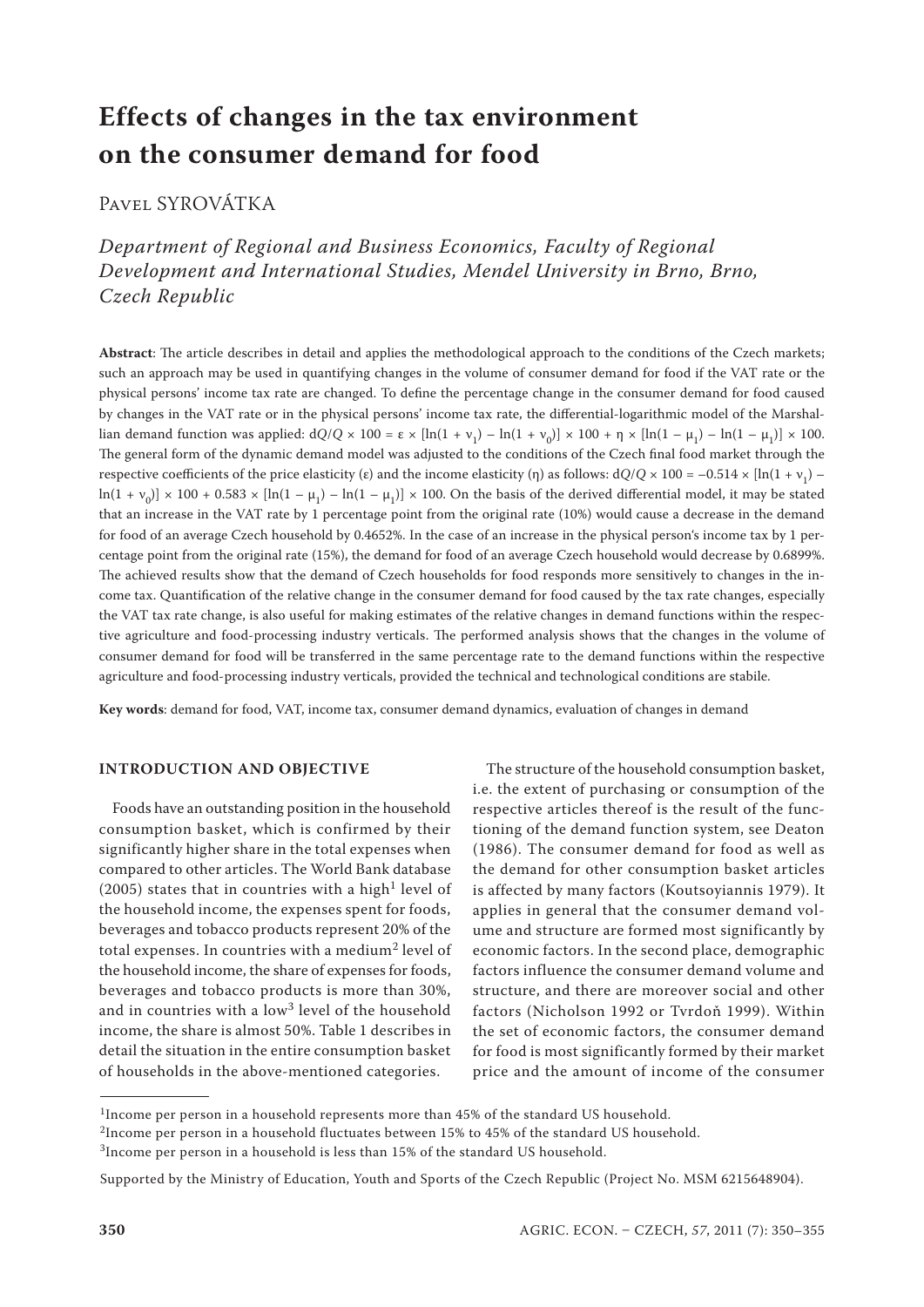Table 1. Expense shares of households

|                                                             | verages<br>$\circ$<br>ပ<br>ucts<br>tobac<br>نە<br>prodi<br>and<br>Foods, | and<br>footwear<br>Clothes | Housing | Household<br>equipment | care<br>and health<br>Medical | $\sin$<br>and<br>Ē<br>Transport<br>E<br>S | Recreation | Education | Others |
|-------------------------------------------------------------|--------------------------------------------------------------------------|----------------------------|---------|------------------------|-------------------------------|-------------------------------------------|------------|-----------|--------|
| Countries with a <b>low</b> level<br>of household income    | 0.485                                                                    | 0.061                      | 0.135   | 0.052                  | 0.045                         | 0.102                                     | 0.031      | 0.034     | 0.054  |
| Countries with a <b>medium</b><br>level of household income | 0.311                                                                    | 0.055                      | 0.183   | 0.056                  | 0.059                         | 0.155                                     | 0.061      | 0.033     | 0.087  |
| Countries with a high level<br>of household income          | 0.204                                                                    | 0.051                      | 0.187   | 0.060                  | 0.089                         | 0.149                                     | 0.095      | 0.031     | 0.134  |

Source: 2005 ICP data, World Bank

entities. In addition to the said two most principal economic factors, demand relations in the sphere of foods are also very strongly influenced by prices of complementary and substitution goods; Nicholson (1992), respectively Cramer and Jensen (1994). With regard to the indicated determining core of such demand relations, there is a naturally offered option to continue analysing the consumer demand for food in various tax system setups. When analysing the influence of the tax environment on the level of the consumer demand for food, it is therefore necessary to pay attention especially to the taxes that increase the food selling price and to the taxes that reduce incomes of the consumer entities – households.

The importance of analyses of the economic structure and dynamics of consumer demand for foods is also emphasised by the new economic model of operation of the agriculture and food-processing sector. In this concept, the behaviour of producers of agricultural materials and their processors is governed in particular by the extent, the structure and development of demand in the individual markets of the respective product verticals, taking into account that the demand of consumers of the final food products has the primary effect, see Mundlak et al. (1997), respectively Bečvářová (2008).

The aim of this article is to analyse in detail and to verify the methodological approach suitable for the quantification of the impact of various taxation levels on the level of consumer demand for foods. In this context, the article deals with the VAT rate and the physical persons' income tax rate and quantifies their impact on the demand of Czech households for food. For the purpose of the said demand analysis, a logarithmic-differential model is suggested allowing the estimation of the percentage change in the con-

sumer demand for food of Czech households when the rate of both the monitored taxes is changed.

## **METHODOLOGY**

With regard to the defined objective, it is at first necessary to define a proper differential equation, with the help of which the impact of a change in the VAT and/or the physical persons' income tax on the volume of consumer demand for food can be quantified. In the respective direction, we will base our calculations on the simplified form of the Marshallian $4$  demand function so that the level of consumer demand for food (*Q*) will just result from the food market price (*P*) and the amount of income of the consumer entity (*M*), this means:

$$
Q = f(P, M) \tag{1}
$$

Furthermore, we will take as a given that the VAT will increase the food price by its rate *v* to the *PT* level in the following manner:

$$
PT = P \times (1 + \nu) \tag{2.1}
$$

and the physical persons' income tax at the rate of μ will decrease the income of households to *MT* as follows:

$$
MT = M \times (1 - \mu) \tag{2.2}
$$

In accordance with the tax system effects, see (2.1) and (2.2), we may redefine the Marshallian function of consumer demand for food (1) into the following form (3):

$$
Q = f(PT, MT) \tag{3}
$$

<sup>4</sup>Non-compensated demand function.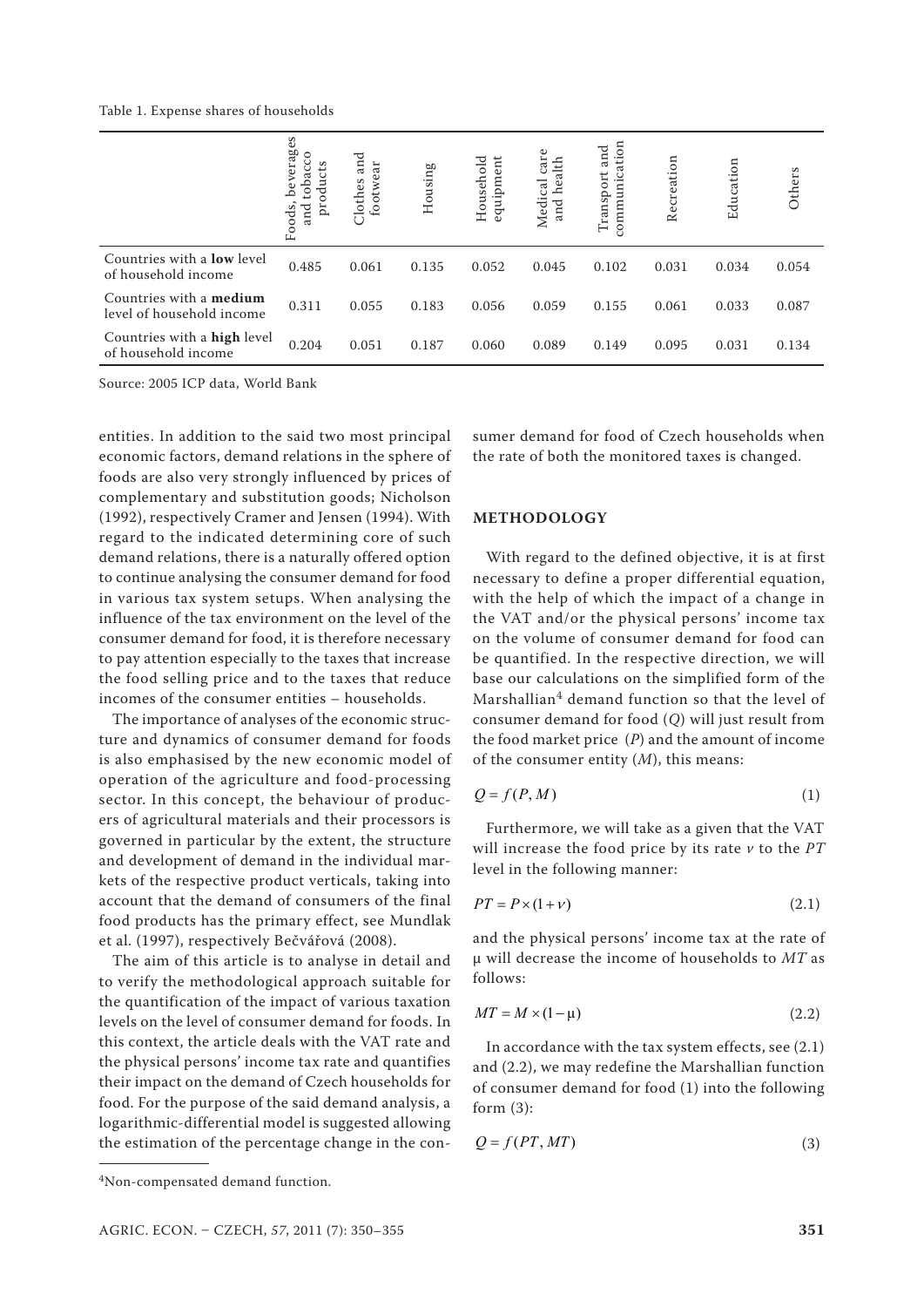It is advisable to implement the differential and logarithmic form of the Marshallian demand model to analyse the change in the level of consumer demand for food in relation to changes in taxation (2.1) and (2.2):

$$
d \ln Q = \varepsilon \times d \ln PT + \eta \times d \ln MT \tag{4}
$$

The differential equation of consumer demand (4) defines the relative change in the household consumer demand for food (*dQ*/*Q*) invoked by a relative change in market prices plus the VAT (*dPT*/*PT*) and a relative change in the income after tax (*dMT*/*MT*). The coefficient  $\varepsilon$  in the equation (4) represents the direct price elasticity of the household consumer demand for food and the coefficient η represents the income elasticity of the demand. Referring to the above-mentioned facts, the differential equation (4) may also be written as (4\*):

$$
\frac{dQ}{Q} = \varepsilon \times \frac{dPT}{PT} + \eta \times \frac{dMT}{MT}
$$
\n(4\*)

As the relations (2.1) and (2.2), showing the effects of both monitored taxes, can be also expressed in differential-logarithmic form:

$$
d \ln PT = d \ln P + d \ln (1 + v) \tag{5.1}
$$

$$
d \ln MT = d \ln M + d \ln(1 - \mu) \tag{5.2}
$$

demand (4) into the following form (6):

$$
d \ln Q = \varepsilon \times d \ln P + \varepsilon \times d \ln(1 + \nu) + \eta \times d \ln M + \eta \times
$$
  
 
$$
\times d \ln(1 - \mu) \tag{6}
$$

On the basis of the derived differential equation (6), it is possible to easily quantify the impacts of various adjustments to the VAT rate (ν) and/or the physical persons' income tax rate  $(\mu)$  on the level of the household consumer demand for food.

(A) *Ceteris paribus* we may above all estimate on the basis of the equation (6) the rate of the percentage change in the household consumer demand for food if the VAT rate is changed. Let us assume that the VAT rate is changed from  $v_0$  to  $v_1$ . As the coefficient of the price elasticity of the consumer demand will almost certainly be negative for foods as a whole  $(\epsilon < 0)$ , we may expect a decrease in the respective demand when the VAT rate is increased ( $v_0 < v_1$ ) and vice versa. Expressed in percents, the change in the household consumer demand for food caused by the VAT rate change will be equal to:

$$
\frac{dQ}{Q} \times 100 = \varepsilon \times [\ln(1 + \nu_1) - \ln(1 + \nu_0)] \times 100
$$
\n(7.1)

(B) *Ceteris paribus* we may also quantify the impact of the change in the income tax paid by the consumer entities  $(\mu)$  on the level of their demand for foods using the equation (8). Like in the previous case, we will consider the physical persons' income tax change from  $\mu_0$  to  $\mu_1$  as given. As the coefficient of income elasticity of demand for food as a whole will almost certainly show a positive value  $(n > 0)$ , the increase in the physical persons' income tax ( $\mu_0 < \mu_1$ ) will also cause a decrease in consumer demand, or vice versa. The level of the percentage change in the household consumer demand for food will be determined from the following relation:

$$
\frac{dQ}{Q} \times 100 = \eta \times [\ln(1 - \mu_1) - \ln(1 - \mu_0)] \times 100
$$
 (7.2)

(C) Using the differential equation (6), we can of course quantify the change in the level of consumer demand of Czech households for food, which will be caused by changes in both the monitored taxes concurrently, i.e. a change in the VAT (from  $v_0$  to  $v_1$ ) and concurrently a change in the the physical persons' income tax (from  $\mu_0$  to  $\mu_1$ ). In such a case, the resulting percentage change in the consumer demand for food will be equal to the aggregate of equations  $(7.1)$  and  $(7.2)$ :

$$
d \ln MT = d \ln M + d \ln(1 - \mu)
$$
\n(5.2)\n
$$
\frac{dQ}{Q} \times 100 = \varepsilon \times [\ln(1 + \nu_1) - \ln(1 + \nu_0)] \times 100 +
$$
\nwe can rewrite the differential equation of consumer\n
$$
+ \eta \times [\ln(1 - \mu_1) - \ln(1 - \mu_0)] \times 100 \tag{7.3}
$$

#### **RESULTS, DISCUSSION AND CONCLUSIONS**

To quantify the demand response of Czech households in the sphere of food in the case of a VAT rate increase or in the case of the physical persons' income tax rate, the increase made by the differential equations  $(7.1)$ ,  $(7.2)$  or respectively  $(7.3)$ , the corresponding coefficients of income (η) and the price elasticity of the demand  $(\varepsilon)$  are necessary. In the respective regard, the article is based on the values of coefficients of the demand elasticity, which result from the long-term researches of consumer markets performed by the USDA. The latest estimates of coefficients ε and η are available in the USDA for the year 2005, when the demand relation researches were performed in as many as 144 countries of the world. The Czech Republic has also been included among the monitored countries since 1996. The USDA makes estimates of the coefficients of income and price elasticity of the consumer demand using the "Florida" model developed by Seale et al. (1991) in 1991. The USDA methodology for the determination of demand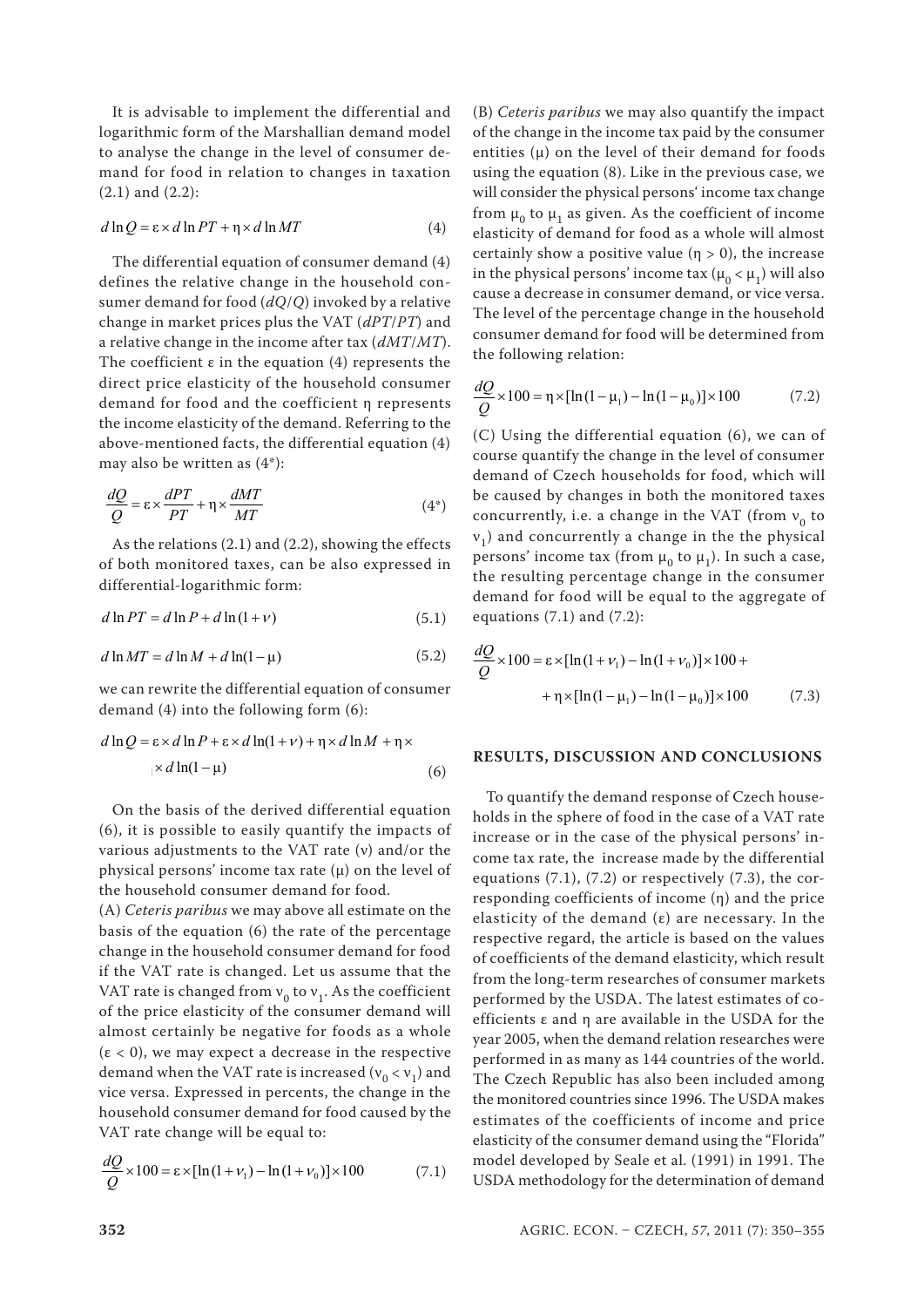Table 2. Elasticity of demand of Czech households for food, beverages and tobacco

| Year | Coefficient of income<br>elasticity of demand<br>(n) | Coefficient of<br>non-compensated<br>direct price elasticity<br>of demand $(\varepsilon)$ |
|------|------------------------------------------------------|-------------------------------------------------------------------------------------------|
| 1996 | $+0.477$                                             | $-0.462$                                                                                  |
| 2005 | $+0.583$                                             | $-0.514$                                                                                  |

Source: USDA

elasticity is completely described in the technical bulletin of the ERS USDA, TB 1904 (Seale et al. 2003). Table 2 shows the values of income elasticity and the price elasticity of demand of Czech households for foods, beverages and tobacco products taken from the USDA researches. At the level of the price elasticity, the demand functions were taken over, with regard to the considered Marshallian concept of the demand function, from the coefficient of the noncompensated (Cournot) price elasticity of demand. For illustration, Table 2 shows the estimates of both demand elasticity coefficients in the year 1996, this means the year when these characteristics of the Czech Republic's consumer markets were published for the first time.

In accordance with the obtained coefficients of income elasticity and price elasticity of demand, see Table 2, we can modify the differential equations of consumer demand for foods (7.1), (7.2) and (7.3) into the form (8.1), (8.2) and (8.3):

$$
\frac{dQ}{Q} \times 100 = -0.514 \times [\ln(1 + v_1) - \ln(1 + v_0)] \times 100 \quad (8.1)
$$

$$
\frac{dQ}{Q} \times 100 = +0.583 \times [\ln(1-\mu_1) - \ln(1-\mu_0)] \times 100 \quad (8.2)
$$

$$
\frac{dQ}{Q} \times 100 = -0.514 \times [\ln(1 + \nu_1) - \ln(1 + \nu_0)] \times 100 +
$$
  
+ 0.583 \times [\ln(1 - \mu\_1) - \ln(1 - \mu\_0)] \times 100 (8.3)

Table 3. Changes in the demand of Czech households for foods, beverages and tobacco in relation to the VAT rate changes

| VAT rate change<br>(from $v_0$ to $v_1$ ) | Change in the consumer<br>demand level<br>$(dQ/Q) \times 100$ |
|-------------------------------------------|---------------------------------------------------------------|
| From $10\%$ to $14\%$                     | $-1.8359%$                                                    |
| From 10% to 17.5%                         | $-3.3902%$                                                    |
| From 10% to 20%                           | $-4.4724%$                                                    |
|                                           |                                                               |

Source: Calculations of the authors

On the basis of differential equations (8.1), (8.2) and (8.3), adjusted to the Czech environment, we can start studying the impact of changes in the VAT rate and/or in the physical persons' income tax rate on the level of demand of Czech households for food. For the VAT rate, we will consider the following methods of increase in this article:

1a) from 10% to 14%

1b) from 10% to 17.5%

1c) from 10% to 20%,

which is based on the discussions concerning the amendment to the VAT Act applicable to foods. For the physical persons' income tax rate, we will work with the following in this article:

2a) with a theoretical increase from 15% to 20%

2b) with a theoretical decrease from 15% to 10%.

First, we will focus on the changes in the demand of Czech households for food caused by the change in the VAT rate only; see the Methodology – Section (A). In this analysis, we will therefore assume that the physical persons' income tax rate has not been changed. The percentage changes in the monitored consumer demand estimated on the basis of the logarithmic-differential equation (8.1) in the case of the VAT rate increase by the methods 1a), 1b) and 1c) are summarised in Table 3.

Table 3 shows that the VAT rate increase by 4 percentage points would cause a decrease in the demand of the average Czech household for foods, beverages and tobacco by 1.84%. Increasing the VAT rate by 7.5% would cause a decrease in the respective consumer demand by 3.39%; this means more than one and a half percentage point when compared with the previous value. In the case of doubling the VAT, i.e. from 10% to 20%, the demand of the average Czech household for foods, beverages and tobacco products would even decrease, by 4.47%.

The second part of this analysis deals with the quantitative evaluation of the impact of changes in the physical persons' income tax rate on the level of demand of Czech households for foods, beverages and tobacco. In making such analysis, we will presume that the VAT rate does not change, see the Methodology, Section (B). Table 4 summarises the estimates of the relative changes in the monitored consumer demand obtained from the equation (8.2), if the physical persons' income tax is increased from 15% to 20%; 2a), or respectively decreased from 15% to 10%; 2b).

It is obvious from Table 4 that the physical persons' income tax rate increase by 5 percentage points would cause a decrease in the demand of the average Czech household for foods, beverages and tobacco by 3.53%. On the contrary, a decrease in the physical persons'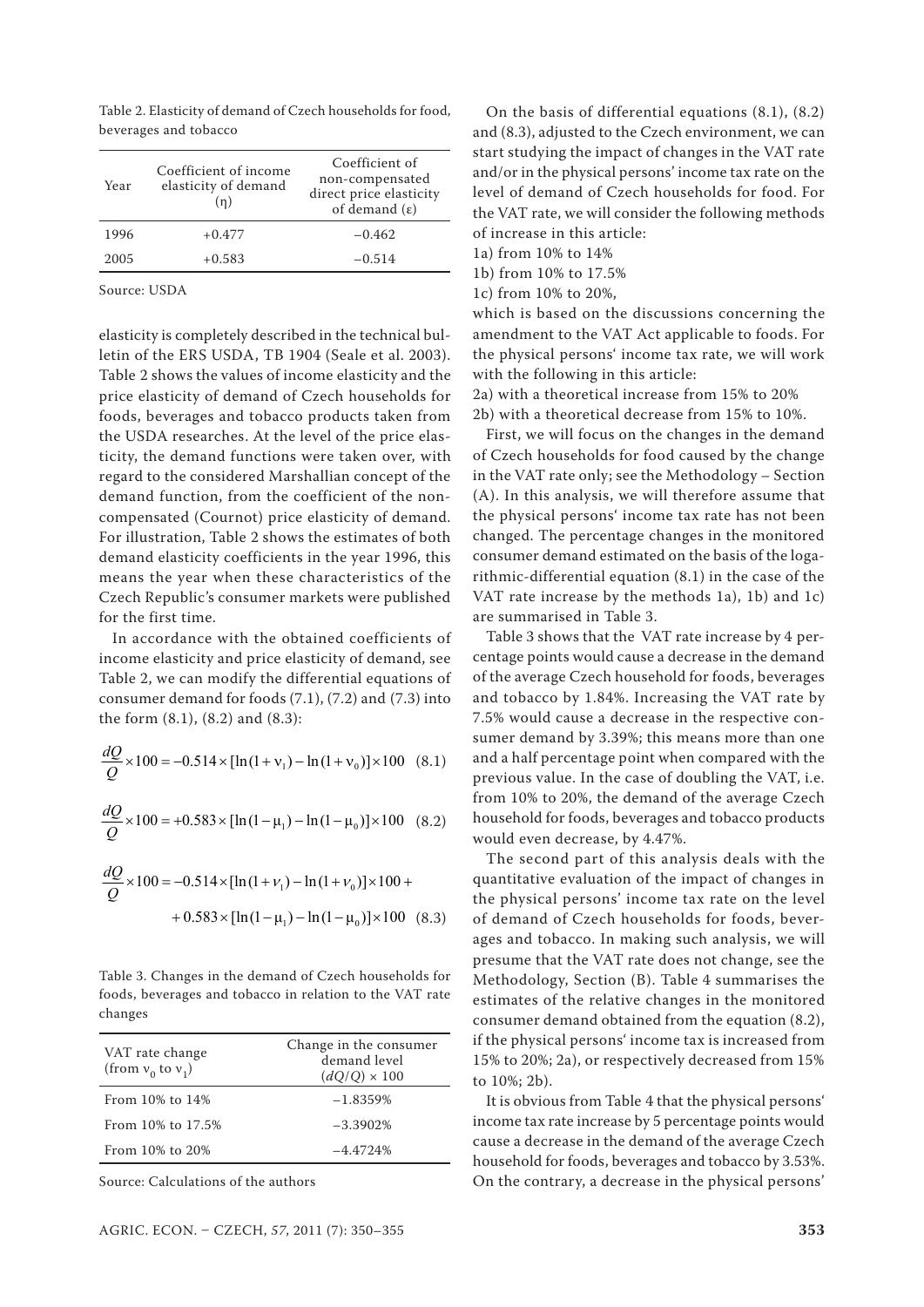Table 4. Changes in the demand of Czech households for foods, beverages and tobacco in relation to the physical persons' income tax rate changes

| Income tax change<br>(from $\mu_0$ to $\mu_1$ ) | Change in the consumer<br>demand level<br>$(dO/O) \times 100$ |
|-------------------------------------------------|---------------------------------------------------------------|
| From 15% to 20%                                 | $-3.5344\%$                                                   |
| From 15% to 10%                                 | $+3.3323%$                                                    |

Source: Calculations of the authors

income tax rate by 5 percentage points would cause an increase of such consumer demand by 3.33%.

In the third part of the consumer behaviour analysis, we will see how the level of demand of Czech households for foods, beverages and tobacco would change if the rates of both the monitored taxes were changed at the same time. To quantify the overall effect in the monitored consumer demand, we will use the differential equation (8.3), which represents the combination of equations (8.1) and (8.2). When applying (8.3), we will work with the same scenario as in the previous cases, see 1a), 1b), 1c) and 2a), 2b). The achieved results are summarised in the combination table (Table 5).

The first column of results in the combination table (Table 5) demonstrates that the VAT rate increase by 10 percentage points with the concurrent increase in the physical persons' income tax rate by 5 percentage points would cause a decrease in the volume of demand of Czech households for foods, beverages and tobacco by up to 8%. If the increase in the physical persons' income tax rate from 15% to 20% is accompanied by the VAT rate increase by 7.5 percentage points, then the level of the monitored consumer demand would decrease by about 7%. In the case of the VAT rate increase by 4 percentage points with the concurrent increase in the physical persons' income tax rate by 5 percentage points, the level of demand of Czech households for foods, beverages and tobacco would drop by 5.37%. We can see in Tab. 5 that the decrease in the physical persons' income tax rate from 15% to 10% (second column

of results) would outweigh the increase in the VAT rate from 10% to 14%, so that the level of demand of Czech households for foods, beverages and tobacco would finally increase by almost 1.5%. On the other hand, the decrease in the physical persons' income tax rate from 15% to 10% would be insufficient to cover the VAT rate increase from 10% to 20%. In such a tax system setup, the level of demand of Czech households for foods, beverages and tobacco would decrease by 1.14%. The provided combination table also includes a very interesting piece of information when the change in the level of consumer demand for foods, beverages and tobacco is more or less equal to zero (–0.0579%): the decrease in the income tax rate by 5 percentage points is almost exactly compensated for by the VAT rate increase from 10% to 17.5%.

Quantification of the relative change in the consumer demand for food caused by the tax rate changes, especially the VAT tax rate change, is also useful for making estimates of the relative changes in demand relations within the respective agriculture and foodprocessing industry verticals, i.e. in the demand of food dealers, food producers and last but not least, by producers of the original raw agricultural materials; Helmberger and Chavas (1996). In this context, we can consider that the level of demand in the market of food final products (*Q*) determines the volume of demand for the factor necessary for production of the respective foods  $(X)$  in the method  $Q = 1/k \times X$ , respectively:

$$
X = k \times Q \tag{9}
$$

where *k* represents the input-output coefficient, the value of which is more or less fixed for a certain period within a certain production technology. The sensitivity of the analysed production relation (9) is then equal to one:

$$
\frac{dX/X}{dQ/Q} = 1\tag{10}
$$

which impies the following::

$$
dX/X = dQ/Q \tag{11}
$$

Table 5. Changes in the demand of Czech households for foods, beverages and tobacco in relation to changes in the VAT rate and in the income tax rate

| VAT rate change<br>(from $v_0$ to $v_1$ ) | Income tax rate change (from $\mu_0$ to $\mu_1$ ) |                                 |  |  |
|-------------------------------------------|---------------------------------------------------|---------------------------------|--|--|
|                                           | from $15\%$ to $20\%$                             | from $15\%$ to $10\%$           |  |  |
| From $10\%$ to $14\%$                     | $(dQ/Q) \times 100 = -5.3703\%$                   | $(dQ/Q) \times 100 = +1.4964\%$ |  |  |
| From 10% to 17.5%                         | $(dQ/Q) \times 100 = -6.9247\%$                   | $(dQ/Q) \times 100 = -0.0579\%$ |  |  |
| From $10\%$ to $20\%$                     | $(dQ/Q) \times 100 = -8.0068\%$                   | $(dQ/Q) \times 100 = -1.1400\%$ |  |  |

Source: Calculations of the authors